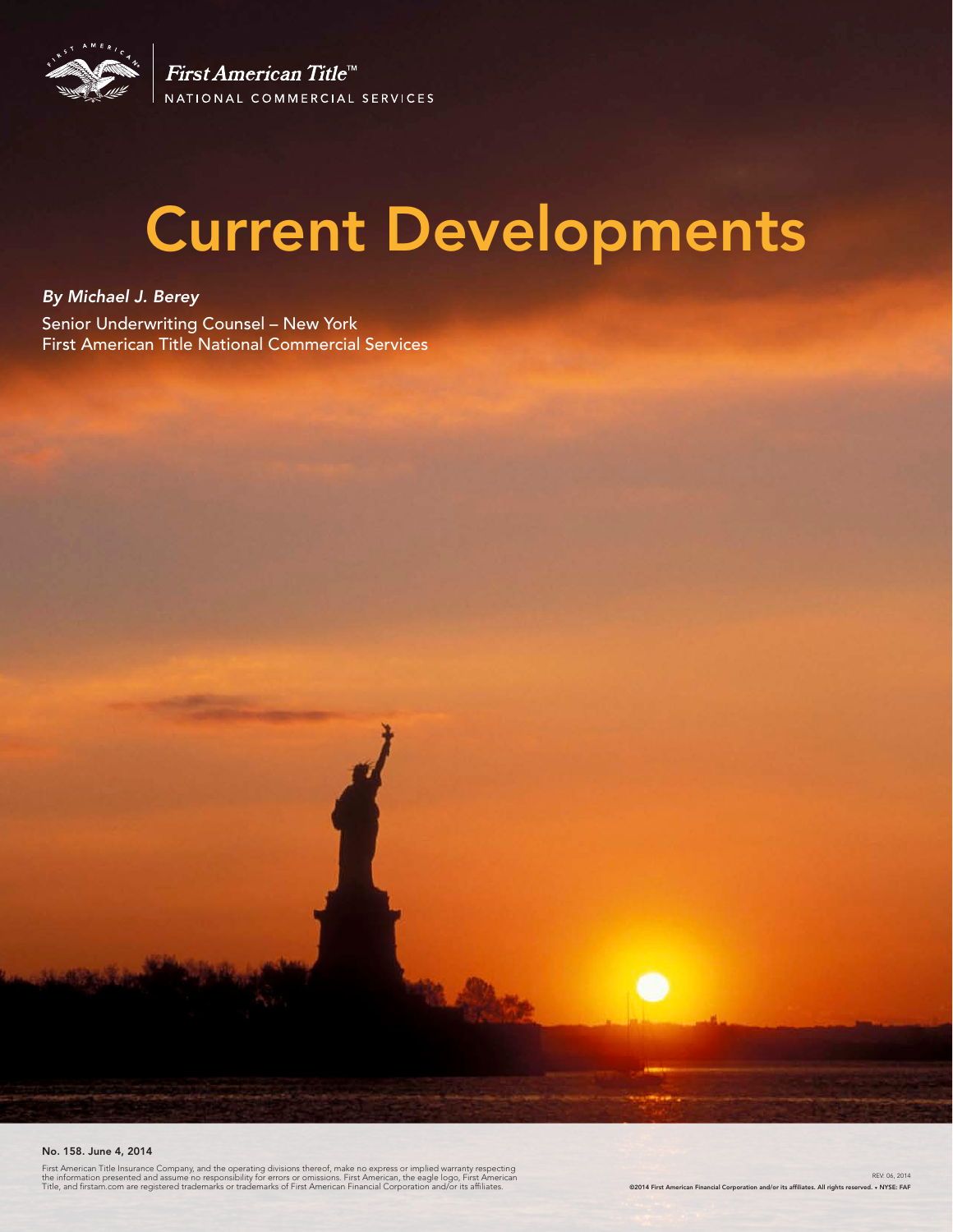#### Adverse Possession

The Supreme Court, Westchester County, in an action under Real Property Actions and Proceedings Law Article 15 ("Action to compel the determination of a claim to real property"), held that the Plaintiff acquired title to part of a parking lot adjoining its property by adverse possession. The Defendants were the record owner of the parking lot, the owner's managing agent and a mortgagee. Only the managing agent appealed the lower court's ruling, and the Appellate Division, Second Department, dismissed the appeal. The appellant did not, as managing agent, have a direct interest in the ownership of the property; even appellant's interest as a member interest in the record owner, if supported by the record, "would not make him an aggrieved party with respect to the judgment against [the record owner]." The Appellate Division affirmed that part of the judgment enjoining the appellant from trespassing on the subject property. 270 North Broadway Tenants Corp. v. Round Oaks Properties, LLC, decided April 30, 2014, is reported at 2014 WL 1687759.

#### **Bankruptcy**

A deed executed in 2000 purported to transfer the Plaintiff's tenant-in-common interest to her then-husband. She commenced an Action seeking a determination that she owned the property, the deed was forged by her husband and she was granted his interest in the property by their 1992 divorce settlement and order. Defendant Country Wide Home Loans, Inc., the holder of a mortgage on the property executed by her husband, moved to dismiss the complaint on the grounds of judicial estoppel. In the Plaintiff's Chapter 7 Bankruptcy petition, filed in Florida in 2004, she represented that she had no interest in any real property assets. The Supreme Court, Bronx County, granted the motion to dismiss, holding that the Plaintiff was judicially estopped from claiming an equitable interest in the property as well as rental income from the property. According to the Court, "even if Plaintiff only had a contingent claim to the Property at the time of her bankruptcy petition, she was obligated to disclose such a potential claim and her failure to do so bars the instant action. It makes no difference that Plaintiff had no intent to mislead or deceive. Neither ignorance of the law nor inadvertent mistake excuses a plaintiff's failure to list such a claim as a potential asset in a bankruptcy petition." Kriz v. Loaknauth, decided March 17, 2014, 2014 NY Slip Op 31072, is posted at http://www.nycourts.gov/reporter/pdfs/2014/2014\_31072.pdf

#### Condominium Common Charge Liens

A common charge lien against a condominium unit was filed after commencement of a mortgage foreclosure against the unit. The Board of Managers of the condominium was therefore not named as a Defendant in the foreclosure. On the resale of the unit by the purchaser at the foreclosure sale, the Board claimed that its common charge lien was still effective and it demanded payment of the common charges from the proceeds of that sale. The Supreme Court, Rockland County, held that the Board's common charge lien was extinguished, and that the Board was not entitled to any common charges owed prior to the date that the property was purchased at the foreclosure sale.

The common charge lien having been filed after the mortgage foreclosure was commenced, the Board was not a necessary party to the foreclosure action under Real Property Actions and Proceedings Law Section 1311 ("Necessary defendants"). Further, under the terms of the Declaration of the condominium, a purchaser of a unit at a mortgage foreclosure commenced by an "institutional lender" is not liable for unpaid common charges accruing before the purchaser at the foreclosure sale takes title. The foreclosing mortgagee was an institutional lender.

Although the terms for the foreclosure sale provided that the unit was to be sold subject to prior liens of record, and the common charge lien was filed before entry of the foreclosure judgment, the outstanding common charges were extinguished by the judgment of foreclosure. Acqua Capital, LLC v. Board of Managers of Spook Rock Industrial Park Condominium I, decided March 11, 2014, is reported at 2014 WL 2198306.

e reprinted without written permission obtained in advance from First American Title.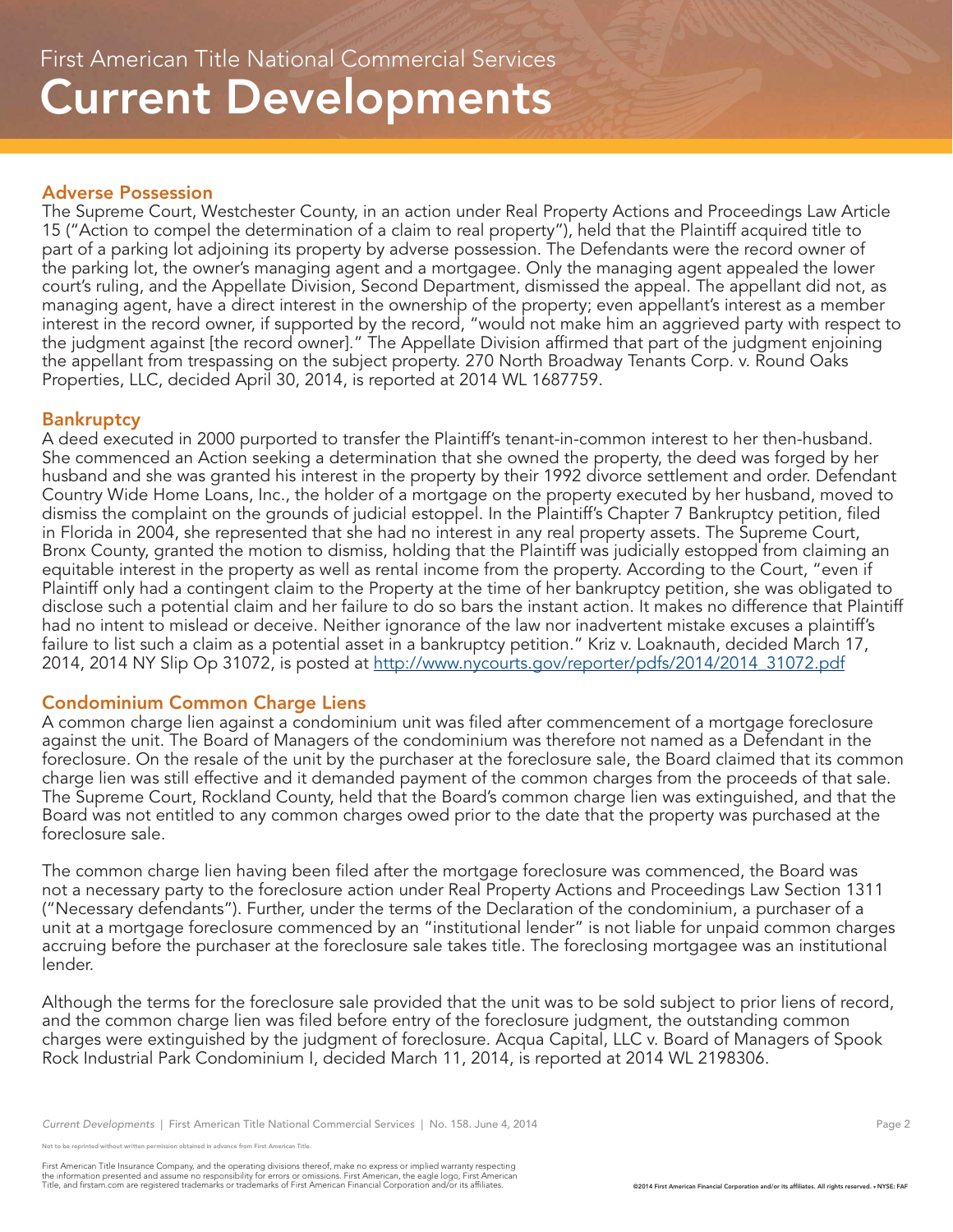#### Deeds/Forgery

In July 2002, the Plaintiff purchased certain residential property in Queens County. She did not contribute any money to the purchase; the purchase was financed by a mortgage loan since satisfied. The Plaintiff never visited the property and the property was managed by her cousin. In April 2006, a deed purportedly executed by the Plaintiff conveyed the property to Defendant Alana Archer. A mortgage loan financed that purchase; the mortgage was assigned to U.S. Bank National Association, which foreclosed and purchased the property at the foreclosure sale.

The Plaintiff brought an Action pursuant to RPAPL Article 15 for a determination of claims to the property. She alleged that the deed to Archer was a forgery and sought a judgment declaring that she owned the property and that U.S. Bank had no interest in the property.

The Supreme Court, Queens County, although finding that the April 2006 deed was forged, held that the Plaintiff had unclean hands in the purchase and sale of the property and therefore she was not entitled to equitable relief. The Appellate Division, Second Department, reversed and remitted the matter to the Supreme Court for entry of an amended judgment declaring that the Plaintiff owned the property and U.S. Bank had no interest in the property.

According to the Appellate Division, "'[a] deed based on forgery or obtained by false pretenses is void ab initio, and a mortgage based on such a deed is likewise invalid'" [citations omitted]. Notwithstanding, "[t]he doctrine of unclean hands may bar a party from seeking equitable relief…" However, in this case, "U.S. Bank failed to show that the plaintiff was guilty of immoral or unconscionable conduct…Furthermore, there is no evidence that the plaintiff [or her cousin] was involved, in any way, in the fraudulent 2006 transaction." Jiles v. Archer, decided April 2, 2014, is reported at 2014 WL 1303073.

## Deeds/Reformation

A deed contained a covenant restricting the use of the property being conveyed to residential purposes by no more than two families. The restrictive covenant was not, however, set forth in the contract of sale. The grantee commenced an Action seeking reformation of the deed to delete the restrictive covenant. The Supreme Court, Sullivan County, held that the Plaintiff had not established grounds to reform the deed, and the Appellate Division, Third Department, affirmed. The attorney for the now-deceased Defendant-grantor testified that he believed it was the intention of the parties to include the restrictive covenant in the deed and there was no proof that the Plaintiff relied on any misrepresentation by the Defendant. Further, the restrictive covenant was "clearly evident on the face of the executed deed and would easily have been discovered with even a cursory examination"; the Plaintiff's attorney conceded that he failed to examine the deed at closing. Timber Rattlesnake, LLC v. Devine, et al., as Executors of the Estate of Benjamin Ira Wechsler, deceased, decided May 22, 2014, is reported at 2014 WL 2118472.

## Mortgage Recording Tax/New York State Transfer Tax

New York State's Department of Taxation and Finance announced that the interest rate to be charged for the period July 1, 2014 – September 30, 2014 on late payments and assessments of Mortgage Recording Tax and the State's Real Estate Transfer Tax will be 7.5% per annum, compounded daily. The interest rate to be paid on refunds will be 2% per annum, compounded daily. The notice issued by the Department is posted at http://www.tax.ny.gov/pay/all/int\_curr.htm

## Estate Taxes/New York

New York State's Budget Bill signed into law on April 1, 2014 increases over a five year period New York's basic exclusion amount, the amount that passes from a decedent to a non-spouse without being subject to New York estate tax. Prior to enactment of this change in the law, the exclusion amount had been \$1,000,000. According

*Current Developments* | First American Title National Commercial Services | No. 158. June 4, 2014 Page 3 Page 3

not reprinted without written permission obtained in advance from First American Title.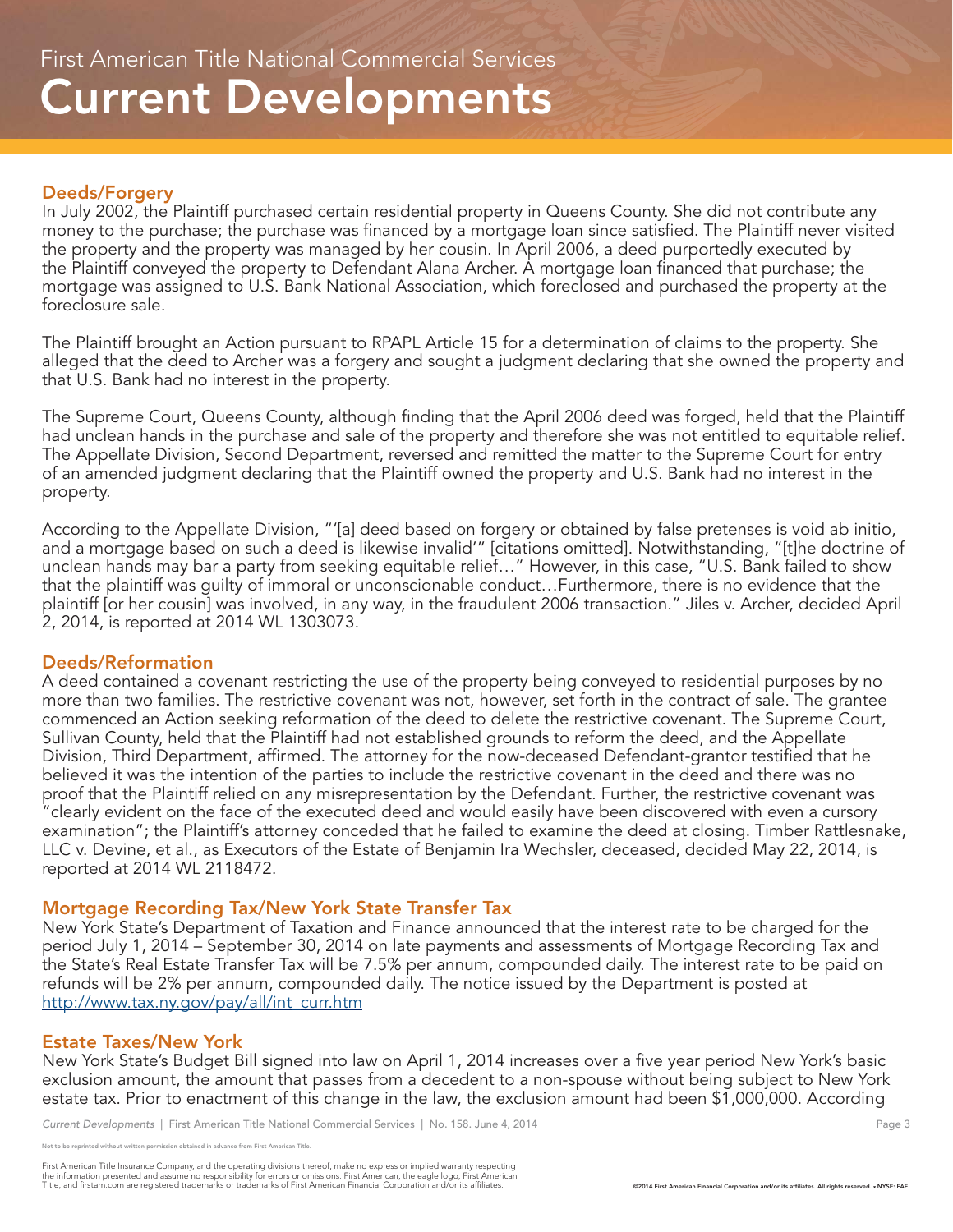to the "Summary of Tax Provisions in SFY 2014-2015 Budget issued in April by the Office of Tax Policy Analysis of New York State's Department of Taxation and Finance,

> "The unified threshold of \$1 million is replaced with an applicable credit equal to the tax on a basic threshold amount equal to \$2,062,500 for those dying in State Fiscal Year 2014-15; \$3,125,000 in SFY2015-16; \$4,187,500 in SFY2016-17; and \$5,250,000 from April 1, 2017 to December 31, 2018. The basic threshold will equal the Federal basic threshold amount with annual indexing for those dying on or after January 1, 2019. The applicable credit is reduced for New York taxable estates exceeding the basic threshold amount and equals zero for those exceeding one hundred five percent of such amount. This is similar to the loss of the benefit of the \$1 million unified threshold under previous law."

The Summary is posted at www.tax.ny.gov/pdf/stats/sumprovisions/summary\_of\_2014\_15\_tax\_provisions.pdf

# Mortgages/"HAMP"

The Plaintiffs made reduced monthly payments to Defendant Citimortgage, Inc., under a federal Home Affordable Modification Program ("HAMP') trial period plan ("TPP") entered into in 2009. Notwithstanding that the reduced payments were made, the Defendant denied the Plaintiffs' request for a permanent HAMP loan modification. The Plaintiffs commenced an Action claiming that the Defendant and co-Defendant Citibank, N.A. breached the TPP Agreement and asserted causes of action alleging, inter alia, breach of contract, fraud in the inducement, promissory estoppel, and a violation of General Business Law Section 349 ("Deceptive acts and practices unlawful"). The Defendants moved to dismiss the amended complaint; they argued that there is no private right of action against a lender or a loan servicer under HAMP, and the Plaintiffs were judicially estopped for failing the disclose the TPP Agreement in their Chapter 13 bankruptcy petition filed in 2010. The Supreme Court, Nassau County, dismissed the complaint, holding that the Plaintiffs were judicially estopped from prosecuting the action due to their failure to list the mortgage obligation in the bankruptcy petition. The Order was affirmed by the Appellate Division, Second Department, but on different grounds.

The Appellate Division held that the doctrine of judicial estoppel did not bar the Action; the bankruptcy petition was dismissed and there was no discharge of the Defendants' debts. However, it further ruled that the Supreme Court should have granted the Defendants' motion to dismiss for the failure to state a cause of action. No private right of action exists under HAMP, and no private right of action would be implied. According to the Appellate Division, "private rights of action could conceivably deter lenders and loan servicers from participating in the HAMP, which would, in turn, undermine the HAMP's purpose…" Davis v. Citibank, N.A., decided April 16, 2014, is reported at 2014 WL 1465111.

## Notices of Pendency

The holder of a mortgage on a hotel in Syracuse commenced a foreclosure action. The mortgagee did not bid at the sale and the Referee conveyed the property to a third-party bidder by a referee's deed in 2012. In 2013, New York's Court of Appeals held, in a ruling reported at 21 NY3d 352, that the \$5,500,000 acquisition loan secured by the mortgage was not subordinate to mechanics' liens because of the failure to file a building loan agreement for other funds also secured by the mortgage. The mortgagee moved for an order vacating the order confirming the referee's report of sale, setting aside the referee's deed, modifying the judgment of foreclosure to give the mortgage priority over the mechanic's liens to the extent of \$5,500,000, and ordering a new foreclosure sale. In the alternative, the mortgagee sought an Order modifying the judgment of foreclosure so that the property remained subject to the mortgage to the extent of \$5,500,000. The mortgagee asserted that the purchaser at the foreclosure sale bought the property knowing there would be an appeal. The Supreme Court, Onondaga County, denied the requests for relief in their entirety.

*Current Developments* | First American Title National Commercial Services | No. 158. June 4, 2014 Page 4

e reprinted without written permission obtained in advance from First American Title.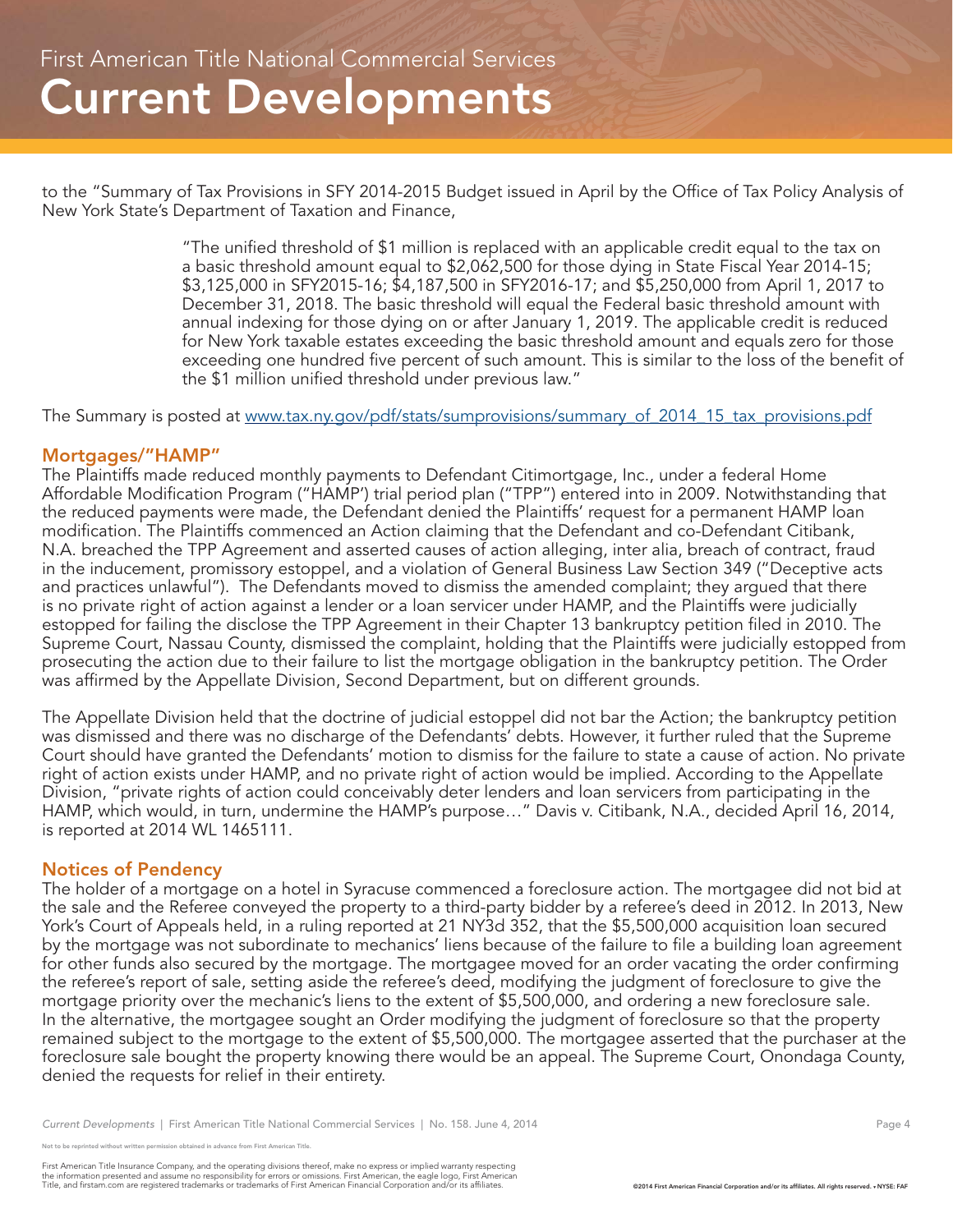The mortgagee, the Plaintiff in the foreclosure, allowed its notice of pendency to lapse and never moved for it to be extended. According to the Court, "[i]n the absence of that simple, yet crucial, step this court is compelled to apply the principles outlined by the Court of Appeals in DaSilva v. Musso, 76 N.Y.2d 436 (1990). A purchaser with actual knowledge of a pending appeal affecting title is a good faith purchaser where there is no outstanding notice of pendency or stay." Altshuler Shaham Provident Funds, LTD. V. GML Tower LLC, decided February 24, 2014, is reported at 42 Misc.3d 1232 and 2014 WL903123.

- In a separate action decided November 23, 2011, the Supreme Court, Bronx County, dismissed the complaint and cancelled the notice of pendency in an Action brought by the purchaser under a purported real estate contract. On November 25, 2011, the Defendant conveyed the property to a third-party bona fide purchaser for value. There was no notice of pendency in effect; no stay of the Order canceling the notice of pendency was sought by the Plaintiff.

The Appellate Division, First Department, citing DaSilva v. Musso, held that the motion court properly dismissed causes of action seeking, in effect, the imposition of a vendee's lien because a vendee's lien is not enforceable against a bona fide purchaser. Malco Realty Corp. v. Westchester Condos, LLC, decided February 4, 2014, is reported at 114 A.D.3d 413 and 2014 WL 391307.

- In yet another case involving a notice of pendency, the vendee under two contracts of sale, one for the purchase of hotel condominium units and certain commercial space (collectively the "Hotel Units") and the other for the purchase of residential condominium units (the "Residential Units") claimed, in an Action to recover the contract deposits, that its vendee's liens had priority over the liens of first mortgages on the units. The contract deposit for the Hotel Units was released to the Seller. The contract deposit for the Residential Units remained in escrow. The notice of pendency for the Action brought by the contract vendee was discharged by the filing of an undertaking by the fee owner. The Supreme Court, New York County, granted the mortgagee's motion to dismiss the second amended complaint for the failure to state a cause of action.

According to the Court, as to the Hotel Units,

"[u]pon the filing of an undertaking, any equitable lien detaches from the property, and is transferred to the undertaking [citations omitted]. After the alleged equitable lien has shifted to the undertaking, the property is relieved of the encumbrance [citation omitted]. Once the encumbrance is lifted, the party claiming the equitable lien has no claim against parties holding prior liens on the property, inasmuch as the only available remedy is to procure a judgment on the undertaking, rather than foreclose on the property…With the undertaking in place and the notice of pendency cancelled, [the contract vendee) no longer has a claim for an equitable vendee's lien against the property and the project…"

As to the claim for an equitable lien against the Residential Units, there was no basis upon which to subordinate the mortgage since the Plaintiff's interest "is fully protected by the continued escrow of that deposit." Honua Fifth Ave. LLC v. 400 Fifth Realty LLC, decided May 5, 2014, 2014 NY Slip Op 31223 is posted at http://www.nycourts.gov/reporter/pdfs/2014/2014\_31223.pdf.

## Restrictive Covenants

The Declaration for a residential subdivision in the Town of Pompey, Onondaga County, states that "[n]o animals, livestock, or poultry of any kind shall be raised, bred or kept on the Properties [except for normal household pets]…provided that such pets are not kept, bred, or maintained for any commercial purpose..." It further stated that "[t]he Board shall have the absolute power to prohibit a pet from being kept on the Properties…" The Plaintiff, a not-for-profit corporation comprised of property owners in the subdivision, including the Defendants,

e reprinted without written permission obtained in advance from First American Title.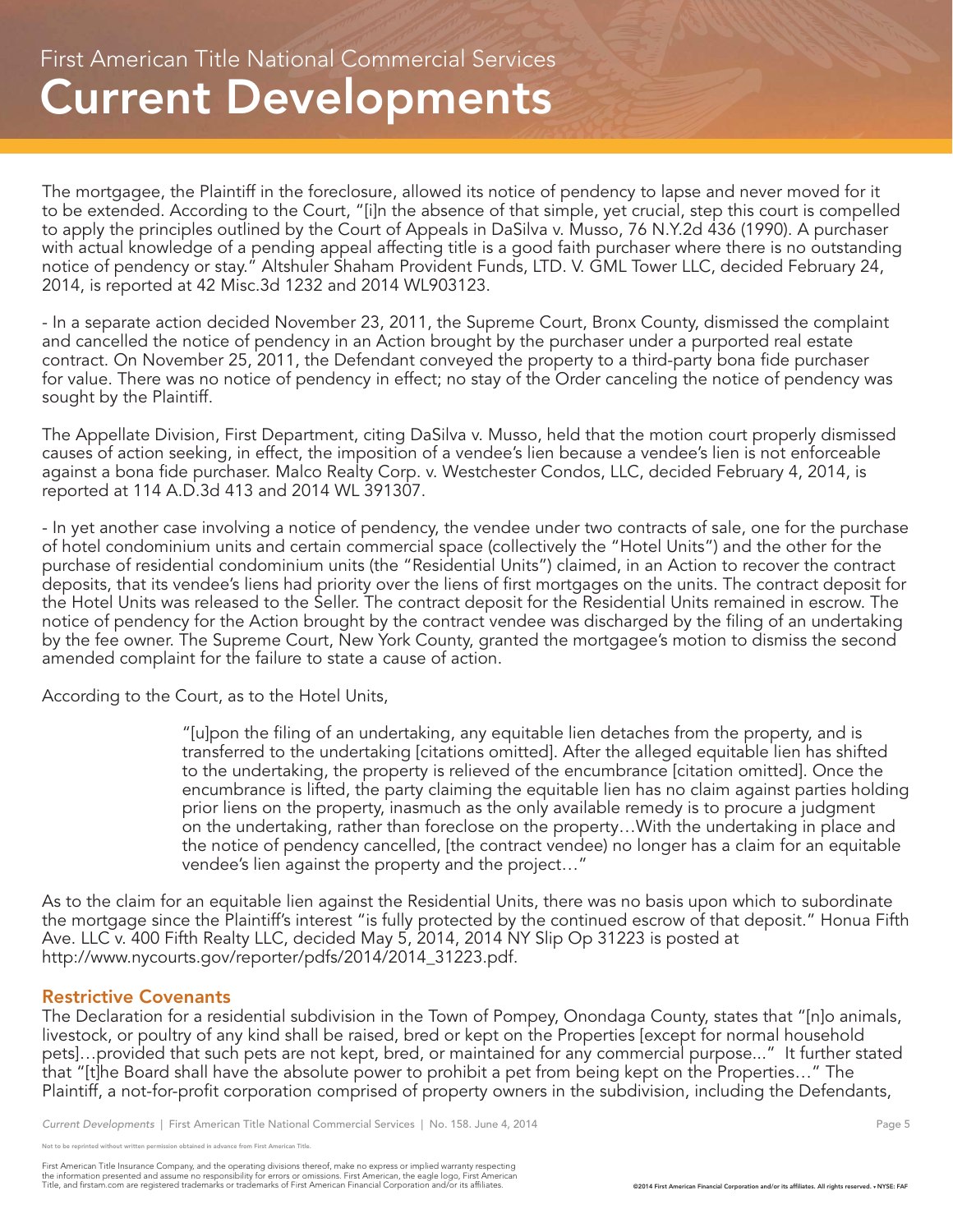directed the Defendants to remove two chickens and sought a permanent injunction ordering their removal. The Appellate Division, Fourth Department, reversed the Supreme Court, Onondaga County's grant of the Defendants' motion to dismiss the complaint and granted the Plaintiff's motion for summary judgment. The Board was acting within its authority and there was no evidence that the Defendants were "'deliberately single[d] out... for harmful treatment…'" [citation omitted]. Two dissenting Judges would have voted to affirm the ruling of the lower court. They concluded that "there is no evidence in the record that chickens are not 'normal household pets' within the meaning of the restrictive covenant." The Preserve Homeowners' Association, Inc. v. Zhan, decided May 2, 2014, is reported at 2014 WL 1717037.

- In a separate decision, the Plaintiff and Defendant Bryant own adjoining parcels within a four lot subdivision. The developer's deed to the Plaintiff's lot required that the Plaintiff obtain the developer's approval as to the height, design, landscaping and location of the residence to be constructed on that lot. The developer's deed to Bryant's lot, instead, required that the house to be built on that lot be "located per [the] attached plan", which plan required a setback of 45 feet from the property line separating Bryant's lot from the Plaintiff's lot. However, Bryant obtained a building permit for and staked out the footing for a house she intended to construct within 33 feet of the common property line. The restriction in the Plaintiff's deed was also set forth in a deed to one of the other lots in the subdivision.

The Plaintiff sought to enforce the restrictive covenant in Bryant's deed and to enjoin Bryant from erecting a house in violation of that covenant. The Appellate Division, Second Department, affirmed the Order of the Supreme Court, Orange County, granting the Plaintiff's cross-motion for summary judgment. Bryant's construction violated the side line setback restriction and the Plaintiff had standing to enforce the restrictive covenant in Bryant's deed. It was "part of a common development scheme created for the benefit of all property owners within the subdivision." That the building was substantially completed did not render the action "academic" since Bryant was on notice that if she proceeded with construction she did so at her own risk. Hidalgo v. 4-34-68, Inc., decided May 14, 2014, is reported at 2014 WL 1910447.

# Statute of Frauds

In an Action for specific performance of a contract for the sale of real property, the Defendants-Sellers appealed from an Order of the Supreme Court, Kings County, denying their motion to dismiss and cancel the notice of pendency filed against the property. The Appellate Division, Second Department, affirming the ruling of the lower court, held that the contract satisfied the requirements of the statute of frauds (General Obligations Law Section 703, "Conveyances and contracts concerning real property required to be in writing").

According to the Appellate Division, "[h]ere, the subject contract identifies the parties to the transaction, describes the property to be sold with sufficient particularity, states the purchase price and the down payment received, and is subscribed by the party to be charged [citations omitted]. While the contract did not specify how or when the balance of the purchase price was to be paid" or a closing date, it is presumed that the balance of the purchase price was to be paid at closing and "that the closing will take place within a reasonable time." Simpson v. 1147 Dean, LLC, decided April 16, 2014, is reported at 2014 WL 1465567.

## Tax Sales

A mortgage foreclosure was commenced in June 2008. In November 2008, the owner of the property filed a Chapter 7 Bankruptcy petition. In March 2009 the Bankruptcy Court lifted the automatic stay to allow the foreclosure to continue. A judgment of foreclosure and sale was entered in June 2009, but the foreclosure sale was never completed. In June 2012 the mortgage was assigned to Nationstar Mortgage, LLC ("Nationstar").